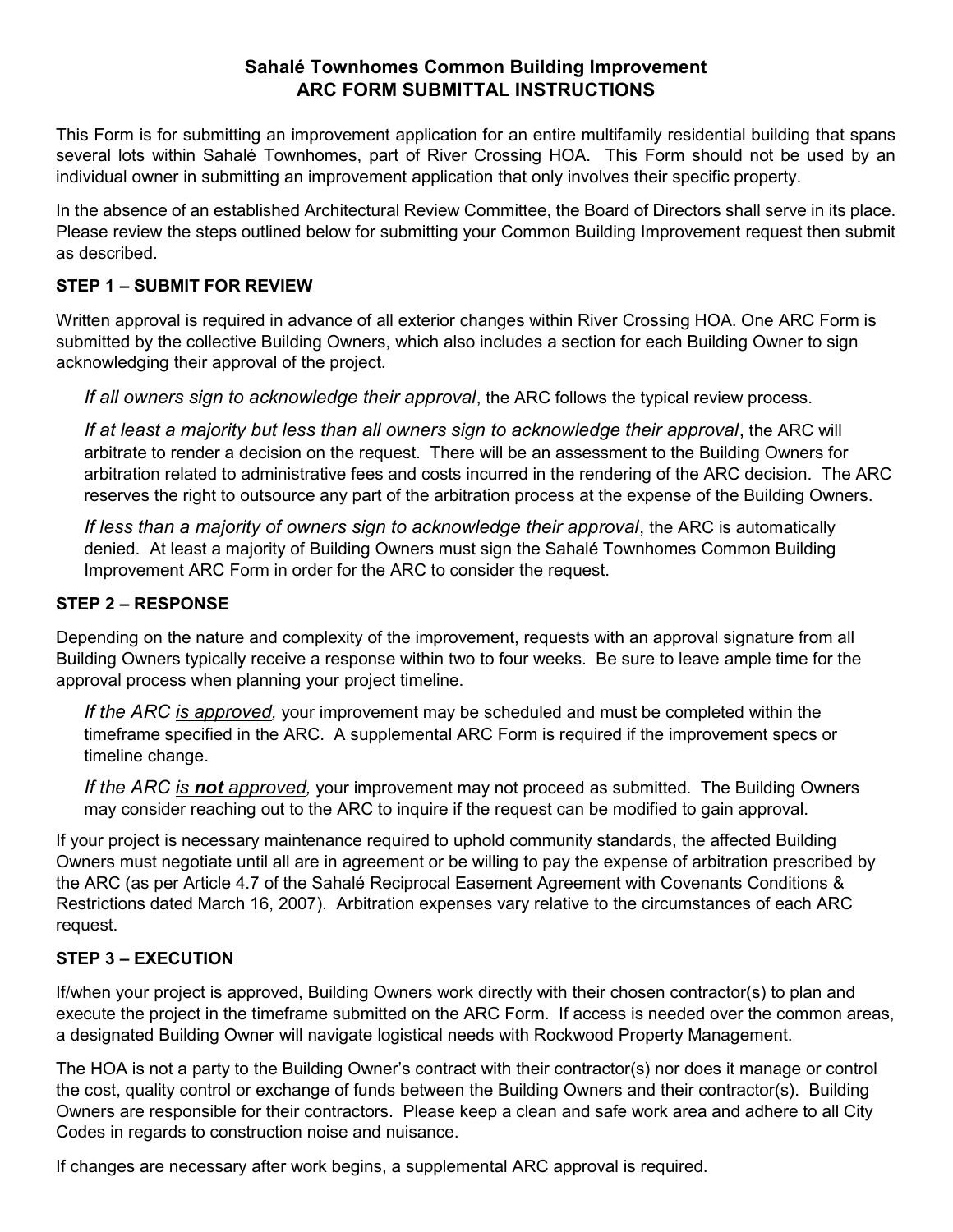#### Sahalé Townhomes Common Building Improvement BUILDING OWNER ACKNOWLEDGEMENT AND APPROVAL

We, the undersigned Owners, acknowledge the need and/or desire for the improvement detailed in the attached Sahalé Townhomes Common Building Improvement ARC Form and hereby approve of the submission of this form to the Architectural Review Committee for consideration and if approved, will support the execution of the improvement detailed herein.

If approved by the ARC, we understand that each Owner is liable for the appropriate performance, progress and payment of the improvement. The Association will not mediate or collect on behalf of the Building Owners. However, should the improvement deviate from the approved request or otherwise violate the Governing Documents, the Association may employ the enforcement mechanisms detailed in the Governing Documents in order to gain compliance.

We further understand that if the requested improvement is necessary maintenance required to uphold community standards, the affected Building Owners must negotiate until all are in agreement or be willing to pay the expense of arbitration prescribed by the ARC (as per Article 4.7 of the Sahalé Reciprocal Easement Agreement with Covenants Conditions and Restrictions dated March 16, 2007).

## By signing below, you acknowledge and agree to the submittal instructions and improvement(s) detailed in the attached ARC Form.

| <b>OWNER</b>       |              |
|--------------------|--------------|
| #1                 |              |
|                    |              |
|                    |              |
|                    |              |
|                    |              |
|                    |              |
|                    |              |
| <b>OWNER</b><br>#2 |              |
|                    |              |
|                    |              |
|                    |              |
|                    |              |
|                    |              |
|                    |              |
|                    |              |
| <b>OWNER</b>       |              |
| #3                 |              |
|                    |              |
|                    |              |
|                    |              |
|                    | DATE SIGNED: |